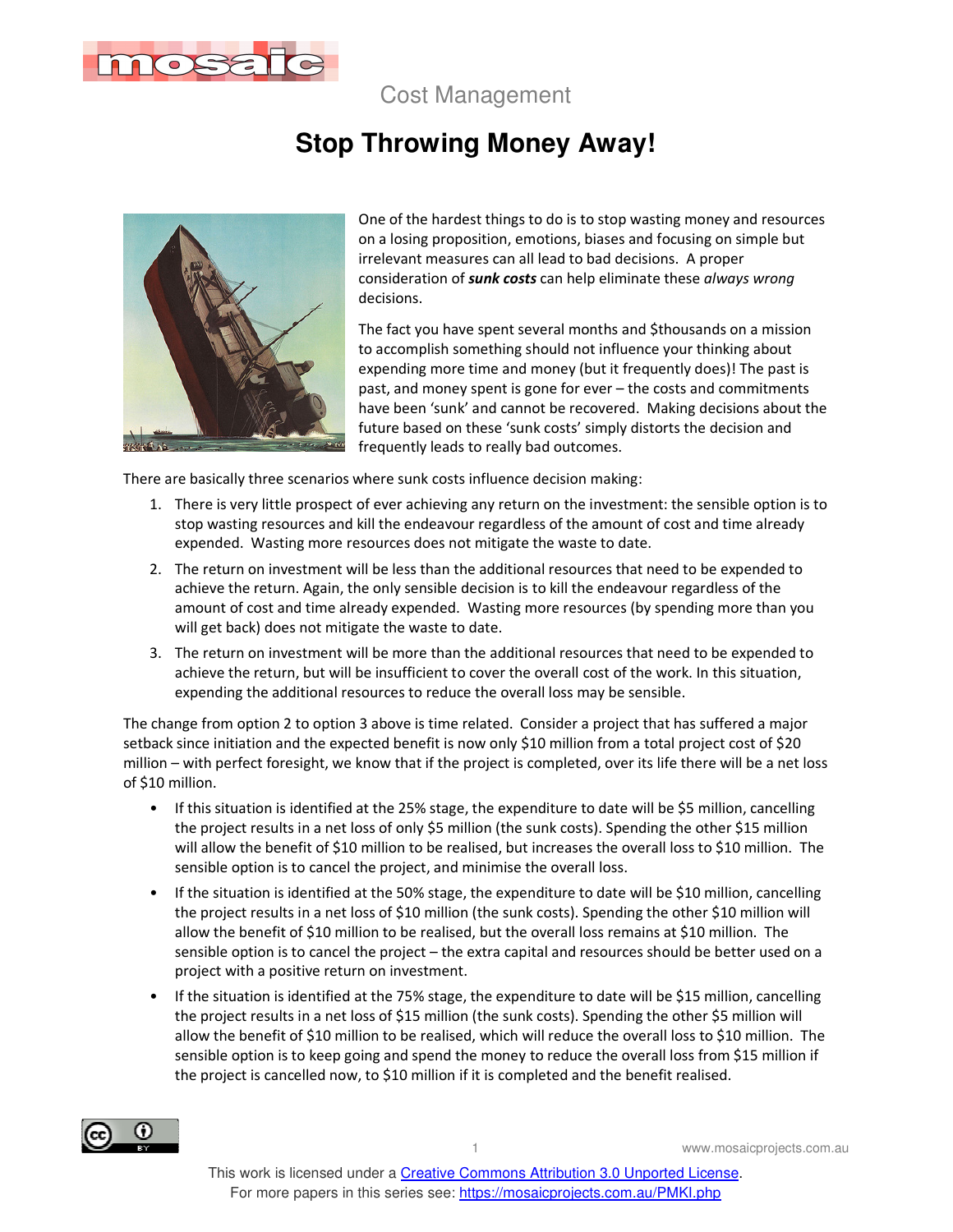

The key factor affecting the above scenarios is that each decision if based on achieving the best overall outcome for the organisation, the planned project costs are not given or discussed – they are completely irrelevant. The fact the project costs have increased from \$15 million to \$20 million should make absolutely no difference to the stop/go decision.



The major problem with this scenario is that the actual costs are known for certain; future costs and benefits are estimates and will always be uncertain (there are risks involved). This is compounded by time and control factors. The further into the future you try to predict costs or benefits, the greater the uncertainty. Similarly, most organisations have significantly better understanding and control over their costs that over future unrealised benefits<sup>1</sup>. These uncertainties should be part of the

decision-making process and adjustments made to the future estimates to allow for the uncertainty by using benefits from the lower end of the expected range, costs from the higher end and making some allowance for risk and intangible items.

From a rational perspective, it is highly desirable to fail early and fail cheaply - the 25% scenario above. The problem is that at this stage of the project's lifecycle, the ability to 'precisely foresee' the final total cost and benefits is significantly less than later in the project. The information available for decision making evolves over time and may change. The 'kill' decision needs good information, careful analysis, clear thinking and a degree of courage to act on the available data<sup>2</sup>. Unfortunately, this type of decision is rarely based on rational thinking, emotions and innate biases have a major effect.

# **Three Ways to Always Make the Wrong Decision**

There are many factors affecting the kill/continue decision process, three of the most common and 'worst' are:

## **Focusing on easy to measure, irrelevant facts.**

Killing a project because it is over spending its budget, or overrunning time is simplistic stupidity. Just because these two factors are easy to measure does not make them important or significant. The cost and time needed to complete the project is only part of the equation – the benefits expected as a result of completing the work complete the picture. Most of these bad decisions are made after the project has moved into the 'third' scenario above and completing the work minimises the overall loss. Similarly, de-scoping the project to reduce the project costs and whilst destroying most of the benefits is highly unlikely to help<sup>3</sup>.

<sup>3</sup> For more on benefits and value see *Value is in the eye of the stakeholder*: https://mosaicprojects.wordpress.com/2009/03/28/value-is-the-stakeholder



 1 Sunk costs are tangible, as are future costs, *benefits* include a mix of tangible (usually financial) and intangible benefits. Deciding on the value of the intangible components further complicates the decision making. For more on benefits realization see: https://mosaicprojects.com.au/WhitePapers/WP1023\_Benefits\_and\_Value.pdf

<sup>2</sup> For more on *decision making* see: https://www.mosaicprojects.com.au/WhitePapers/WP1053\_Decision\_Making.pdf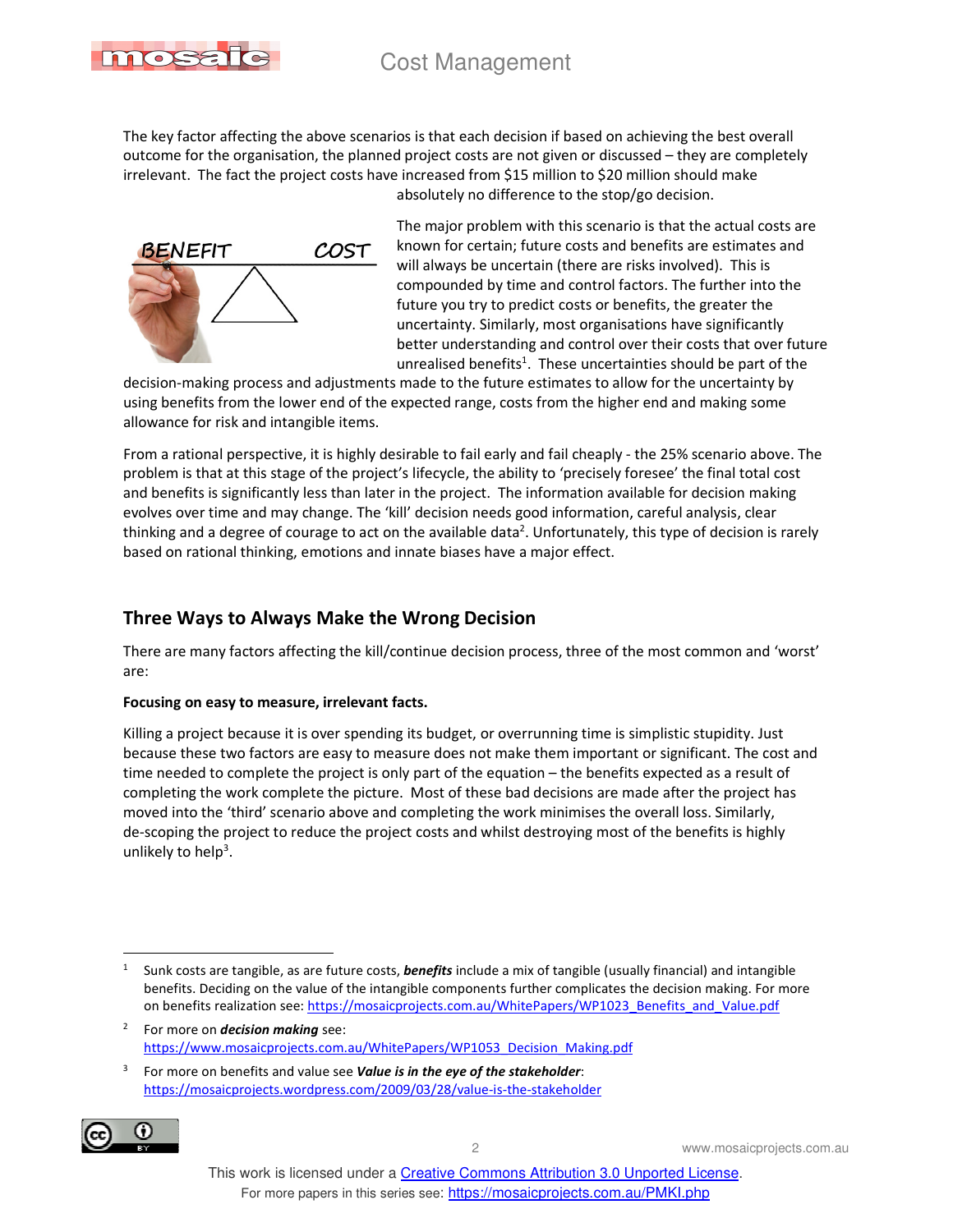

#### **Not killing because of an 'emotional attachment'.**

Every project is loved by somebody…… The problem is emotional attachment rarely leads to pragmatic decisions. Good project managers and project team members are always emotionally committed to 'their project'. Very often sponsors and project champions have a similar attachment, either from a positive aspect, or from a desire not to have their 'reputation' tarnished from being associated with a failure.

Emotions are particularly significant when personal conflict, contractual claims and other forms of dispute are mixed up in the decision-making process. As soon as there is a level of conflict, protagonists can quickly become emotionally committed to winning 'the fight' at the expense of all other considerations. Winning may be a grand objective, but Pyrrhic victories<sup>4</sup> that damage the winner are of little practical value.

Generally, the greater the person's level of input to the work (emotional, financial, personal effort, etc), the more attached they become to 'the cause' and their ability to step back and make a rational decision is severely diminished. This type of emotional commitment is highly desirable from the aspect of building a motivated team committed to achieving project success; but needs to be carefully managed when making the hard 'kill' decisions – usually by involving other authorities in the process.

#### **Optimism, loss aversion, confirmation bias, hyperbolic discounting and other types of innate bias.**

Everyone is biased. Some of the more dangerous include confirmation bias (only hearing 'facts' that support a predetermined belief), optimism, loss aversion and hyperbolic discounting (a focus on the nearterm). These innate traits make taking a near-term loss to avoid the probability of a much greater loss in the longer term very difficult<sup>5</sup>.

## **Summary**

Making a sensible decision to 'kill' an uneconomic project or to support an 'over budget' project that still has a viable return on investment is always difficult and requires access to reliable data. The decisionmaking process requires a level of detachment that is hard to achieve in the absence of both an effective project controls system and a rigorous governance system focused on achieving the best outcome for the organisation. In the absence of these two factors, emotions and biases have unfettered opportunities to influence people to make bad decisions.

\_\_\_\_\_\_\_\_\_\_\_\_\_\_\_\_\_\_\_\_\_\_\_\_\_\_\_\_\_

<sup>5</sup> For more on *biases* see: https://www.mosaicprojects.com.au/WhitePapers/WP1069\_Bias.pdf



3 www.mosaicprojects.com.au

<sup>4</sup> 4 A Pyrrhic victory is a victory that inflicts such a devastating toll on the victor that it is tantamount to defeat: http://en.wikipedia.org/wiki/Pyrrhic\_victory